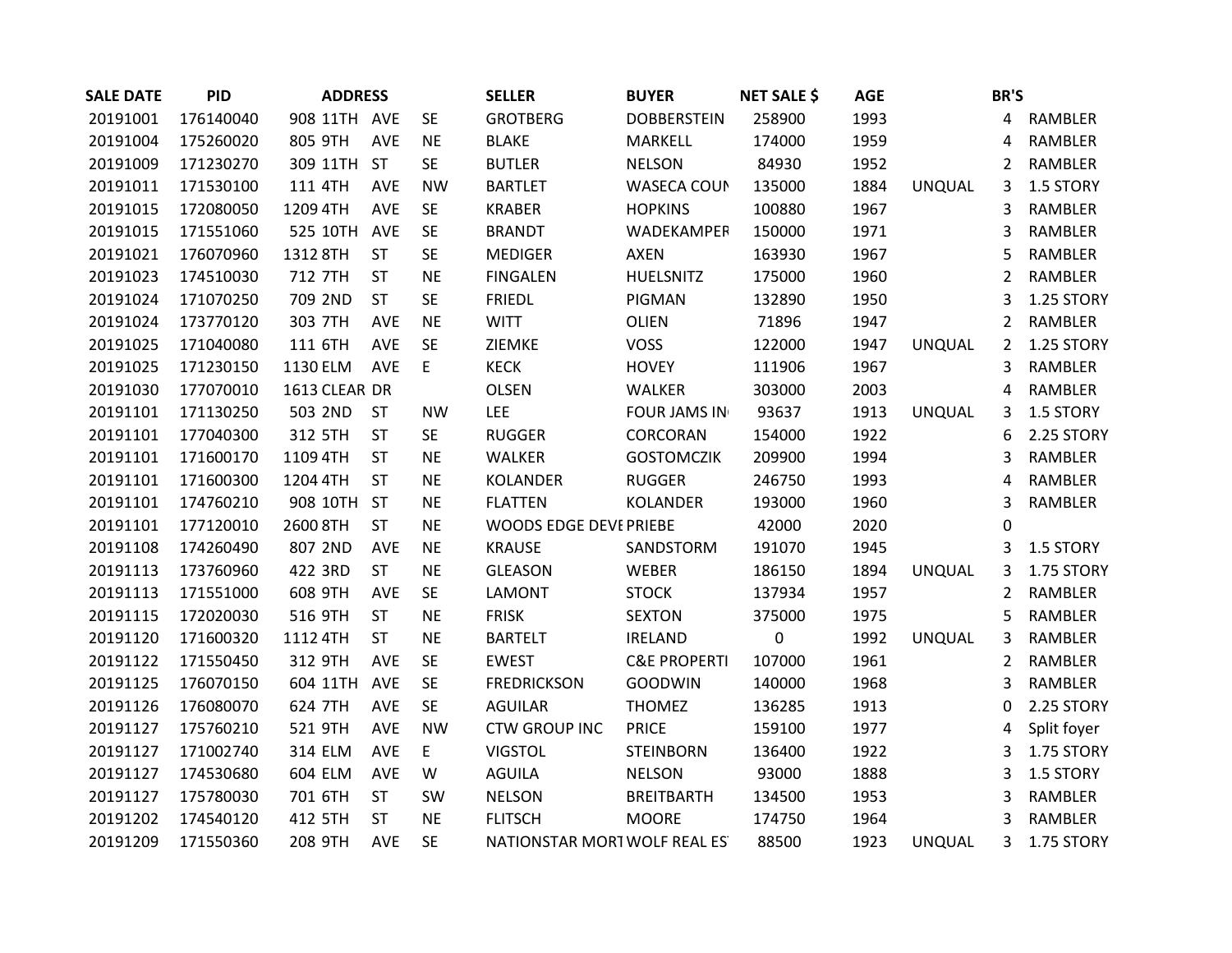| 20191209 | 174010210 | 1237 12TH SCIR |            | <b>SE</b> | DTRE, LLC               | <b>KNIGHT</b>    | 161020 | 1994 |               | 0              | Split foyer        |
|----------|-----------|----------------|------------|-----------|-------------------------|------------------|--------|------|---------------|----------------|--------------------|
| 20191209 | 171550390 | 222 9TH        | AVE        | <b>SE</b> | <b>BRAGET</b>           | <b>DIXON</b>     | 131188 | 1897 |               | 4              | 2 STORY            |
| 20191213 | 171550010 | 919 STATE ST   |            | S         | <b>COOPER</b>           | RIVERA-SALAZ/    | 115000 | 1890 |               | 3              | 1.5 STORY          |
| 20191213 | 171551130 | 508 10TH AVE   |            | <b>SE</b> | ANDEERSON               | NEIGEBAUER       | 114000 | 1960 |               | 3              | RAMBLER            |
| 20191214 | 174830920 | 508 17TH       | <b>AVE</b> | <b>NE</b> | <b>OCHOA</b>            | <b>TUMA</b>      | 149000 | 1981 |               | 3              | <b>SPLIT LEVEL</b> |
| 20191220 | 171070420 | 801 2ND        | ST         | <b>SE</b> | <b>THOMEZ</b>           | PETZEL           | 125000 | 1955 | <b>UNQUAL</b> | 3              | RAMBLER            |
| 20191220 | 172760840 | 412 7TH        | <b>ST</b>  | <b>SE</b> | HERFINDAHL              | <b>NEWQUIST</b>  | 100002 | 1918 |               | 3              | 1.75 STORY         |
| 20191220 | 171260230 | 905 4TH        | <b>ST</b>  | SW        | <b>JOHNSON</b>          | CARLSON          | 131129 | 1949 |               | 4              | 1.25 STORY         |
| 20191220 | 171260280 | 928 3RD        | <b>ST</b>  | SW        | SIMONSON                | <b>JASTER</b>    | 129900 | 1941 |               | 2              | 1.25 STORY         |
| 20191220 | 171140040 | 704 7TH        | <b>AVE</b> | <b>NW</b> | <b>DIMMEL</b>           | <b>HERRLEY</b>   | 75106  | 1955 |               | $\overline{2}$ | RAMBLER            |
| 20191223 | 176050140 | 621 5TH        | AVE        | SW        | <b>JEVNING</b>          | <b>MEISTER</b>   | 75000  | 1922 |               | $\overline{2}$ | 1.5 STORY          |
| 20191223 | 176070840 | 1304 7TH       | <b>ST</b>  | <b>SE</b> | <b>FETTAN</b>           | <b>GONSIOR</b>   | 147000 | 1975 |               | 4              | RAMBLER            |
| 20191230 | 174810070 | 816 8TH        | AVE        | <b>NW</b> | <b>NELSON</b>           | <b>LOCKWOOD</b>  | 231900 | 1973 |               | 4              | 2 STORY            |
| 20200103 | 174790310 | 420 13TH       | <b>AVE</b> | <b>NW</b> | <b>NELSON</b>           | <b>NEUMAIER</b>  | 155200 | 1977 |               | 3              | <b>SPLIT LEVEL</b> |
| 20200103 | 176070500 | 613 13TH       | <b>AVE</b> | <b>SE</b> | <b>REED</b>             | <b>FIEBIGER</b>  | 148704 | 1971 |               | 4              | RAMBLER            |
| 20200107 | 171510550 | 412 5TH        | AVE        | <b>SE</b> | STEWART                 | <b>HEINRICHS</b> | 95000  | 1959 |               | $\overline{2}$ | <b>RAMBLER</b>     |
| 20200108 | 171550820 | 305 9TH        | <b>AVE</b> | <b>SE</b> | <b>HUBER</b>            | <b>OGREN</b>     | 92500  | 1962 | <b>UNQUAL</b> | 2              | RAMBLER            |
| 20200108 | 177020270 | 920 ELM        | <b>AVE</b> | E         | <b>SCHUELLER</b>        | WAUGH            | 84000  | 1910 |               | 3              | 1.5 STORY          |
| 20200123 | 171540080 | 705 5TH        | <b>ST</b>  | <b>NW</b> | THOMPSON                | <b>ERICKSON</b>  | 143000 | 1968 |               | 3              | RAMBLER            |
| 20200124 | 172760940 | 300 7TH        | ST         | <b>SE</b> | <b>DANBERRY</b>         | THEOBALD         | 84900  | 1887 |               | 3              | RAMBLER            |
| 20200130 | 174800210 | 512 9TH        | AVE        | <b>NW</b> | <b>JEVNING</b>          | <b>GEORGE</b>    | 147900 | 1970 |               | 4              | Split foyer        |
| 20200131 | 174790110 | 504 14TH       | AVE        | <b>NW</b> | <b>ROBINSON</b>         | <b>ROBINSON</b>  | 153254 | 1977 |               | 4              | Split foyer        |
| 20200207 | 173770136 | 200 9TH        | AVE        | <b>NE</b> | <b>HICKS</b>            | <b>RUSSELL</b>   | 132000 | 1991 |               | $\overline{2}$ | <b>TWIN HOME</b>   |
| 20200207 | 175280050 | 2507 7TH       | <b>ST</b>  | <b>NE</b> | SANDAGER                | MILLER           | 365000 | 2006 |               | 3              | 2 STORY            |
| 20200214 | 176270140 | 215 3RD        | <b>AVE</b> | <b>NE</b> | <b>KUSCHEL</b>          | <b>THOMPSON</b>  | 125000 | 1909 |               | 4              | 1.5 STORY          |
| 20200221 | 171170330 | 711 8TH        | ST         | <b>NE</b> | <b>MADSEN</b>           | <b>PRESTON</b>   | 193903 | 1949 |               | 3              | 1.5 STORY          |
| 20200221 | 171550270 | 320 10TH       | <b>AVE</b> | <b>SE</b> | <b>NELSON</b>           | <b>FRANK</b>     | 92635  | 1951 |               | $\overline{2}$ | RAMBLER            |
| 20200224 | 171511280 | 600 3RD        | <b>ST</b>  | SW        | <b>CHADDOCK</b>         | <b>HAACK</b>     | 70000  | 1948 |               | 2              | RAMBLER            |
| 20200226 | 174830750 | 509 16TH       | AVE        | <b>NE</b> | <b>JB PROPERTIES</b>    | <b>TILLERAAS</b> | 54000  | 1978 | <b>UNQUAL</b> | 3              | <b>MISC</b>        |
| 20200226 | 173780240 | 113 6TH        | AVE        | <b>NE</b> | <b>SELVIK</b>           | <b>ROGERS</b>    | 88360  | 1917 | UNQUAL        | 3              | 1.25 STORY         |
| 20200228 | 176120130 | 809 9TH        | AVE        | <b>SE</b> | SAMPSON                 | <b>PETSINGER</b> | 180000 | 1998 | <b>UNQUAL</b> | 3              | Split foyer        |
| 20200228 | 171130020 | 325 2ND        | <b>ST</b>  | <b>NW</b> | AKEMANN                 | PEDERSEN         | 80000  | 1916 | UNQUAL        | 3              | 1.5 STORY          |
| 20200228 | 174770050 | 124 13TH       | <b>AVE</b> | <b>NW</b> | C-21 FIRST CHOICE RENTZ |                  | 140000 | 1975 |               | 3              | RAMBLER            |
| 20200304 | 175280360 | 411 24TH AVE   |            | <b>NE</b> | SHERMAN                 | <b>ELIAN</b>     | 238000 | 2003 |               | 4              | <b>RAMBLER</b>     |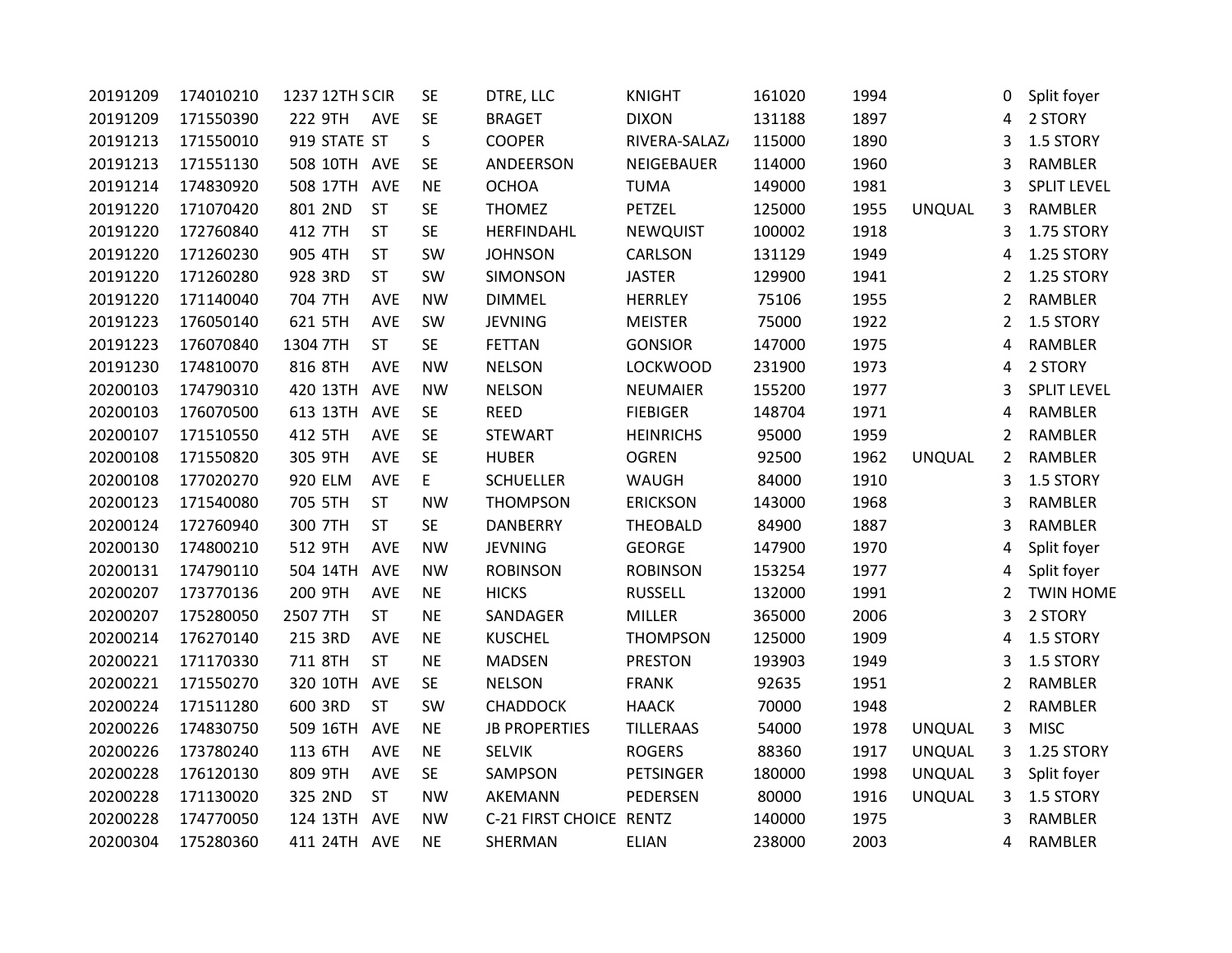| 20200305 | 174790330 | 412 13TH     | <b>AVE</b> | <b>NW</b> | <b>STENNES</b>                | <b>SKELLY</b>    | 148500 | 1977 |               | 3              | <b>SPLIT LEVEL</b> |
|----------|-----------|--------------|------------|-----------|-------------------------------|------------------|--------|------|---------------|----------------|--------------------|
| 20200320 | 174530710 | 605 ELM      | <b>AVE</b> | W         | <b>SMITH</b>                  | <b>NEWMAN</b>    | 58000  | 1878 |               | 2              | 1.5 STORY          |
| 20200320 | 171020110 | 905 4TH      | <b>AVE</b> | <b>SE</b> | <b>RADEL</b>                  | <b>SMITH</b>     | 123900 | 1963 |               | 2              | <b>RAMBLER</b>     |
| 20200320 | 171260480 | 907 3RD      | <b>ST</b>  | SW        | WESTPHAL                      | <b>VONBANK</b>   | 120000 | 1964 |               | 3              | <b>RAMBLER</b>     |
| 20200330 | 172760240 | 513 2ND      | <b>AVE</b> | <b>NE</b> | <b>JOECKS</b>                 | <b>THOMPSON</b>  | 165000 | 1914 |               | 4              | 2 STORY            |
| 20200331 | 174790660 | 1200 3RD     | <b>ST</b>  | <b>NW</b> | <b>ELIAS</b>                  | <b>MASBERG</b>   | 160000 | 1975 |               | 3              | <b>RAMBLER</b>     |
| 20200401 | 174760020 | 912 9TH      | <b>ST</b>  | <b>NE</b> | NORTHLAND TRENCRUEDY          |                  | 120000 | 1964 | <b>UNQUAL</b> | 3              | <b>RAMBLER</b>     |
| 20200403 | 173260330 | 804 9TH      | <b>AVE</b> | <b>NE</b> | MARKELL                       | <b>HADLEY</b>    | 180000 | 1940 |               | 4              | 1.75 STORY         |
| 20200403 | 171260190 | 918 3RD      | <b>ST</b>  | SW        | <b>WACHAL</b>                 | ZWEBER           | 96450  | 1946 |               | 3              | 1.25 STORY         |
| 20200407 | 175040015 | 1112 5TH     | <b>ST</b>  | <b>SE</b> | <b>KALBOW</b>                 | <b>MALOUF</b>    | 208550 | 1993 |               | 4              | TRI-LEVEL          |
| 20200409 | 171120330 | 819 2ND      | <b>ST</b>  | <b>NW</b> | <b>BARRY</b>                  | DALGAMONI        | 84390  | 1936 |               | 3              | RAMBLER            |
| 20200410 | 172761820 | 707 ELM      | <b>AVE</b> | E         | LAKESIDE APARTME KEWATT       |                  | 84097  | 1918 |               | 3              | 1.5 STORY          |
| 20200416 | 174760080 | 808 9TH      | <b>ST</b>  | <b>NE</b> | <b>BERDAN</b>                 | <b>JEWISON</b>   | 153260 | 1960 |               | 3              | RAMBLER            |
| 20200417 | 173010230 | 428 10TH     | <b>ST</b>  | <b>SE</b> | <b>KHUON</b>                  | <b>BUSHEY</b>    | 113000 | 1966 | <b>UNQUAL</b> | $\overline{2}$ | 1.25 STORY         |
| 20200417 | 175800080 | 716 4TH      | <b>ST</b>  | SW        | <b>FELL</b>                   | <b>FORSHEE</b>   | 142500 | 1962 |               | 3              | 1.5 STORY          |
| 20200417 | 171230190 | 433 11TH     | <b>ST</b>  | <b>SE</b> | ANDERSON                      | <b>SLATTERY</b>  | 77600  | 1900 |               | 2              | 1.25 STORY         |
| 20200422 | 177040210 | 306 5TH      | <b>ST</b>  | <b>SE</b> | <b>NOHNER</b>                 | <b>NELSON</b>    | 125615 | 1907 |               | $\overline{2}$ | 1.5 STORY          |
| 20200423 | 171020310 | 812 4TH      | <b>AVE</b> | <b>SE</b> | <b>DEUTSCHE BANK N/RUNYON</b> |                  | 55000  | 1903 | <b>UNQUAL</b> | 4              | RAMBLER            |
| 20200423 | 171040060 | 127 6TH      | <b>AVE</b> | <b>SE</b> | LAND TO HOME DE' SANCHEZ      |                  | 158400 | 1950 |               | 3              | 1.25 STORY         |
| 20200424 | 171550430 | 300 9TH      | <b>AVE</b> | <b>SE</b> | <b>RUPPRECHT</b>              | <b>SCHROEDER</b> | 105000 | 1939 |               | 2              | <b>RAMBLER</b>     |
| 20200428 | 174800070 | 801 5TH      | <b>ST</b>  | <b>NW</b> | <b>PETERSON</b>               | <b>WOLFS</b>     | 190000 | 1968 |               | 4              | <b>RAMBLER</b>     |
| 20200430 | 176040290 | 204 7TH      | AVE        | <b>NW</b> | <b>MYERS</b>                  | ZAVALA           | 196750 | 1979 |               | 5              | <b>SPLIT LEVEL</b> |
| 20200430 | 171200150 | 607 4TH      | <b>AVE</b> | <b>NE</b> | <b>VOKSAR LLC</b>             | <b>MCMAHAN</b>   | 140553 | 1919 |               | 4              | 2.25 STORY         |
| 20200501 | 171500110 | 1106 2ND     | <b>ST</b>  | <b>NE</b> | <b>HALEY</b>                  | <b>HALEY</b>     | 161500 | 2004 | <b>UNQUAL</b> | 3              | <b>DUPLEX</b>      |
| 20200501 | 175350090 | 810 11TH     | <b>ST</b>  | <b>SE</b> | <b>KUHNS</b>                  | <b>KRAMER</b>    | 167000 | 2008 |               | 3              | <b>TOWNHOME</b>    |
| 20200501 | 174780020 | 216 14TH AVE |            | <b>NW</b> | <b>STADTHER</b>               | OVERLAND         | 187500 | 1973 |               | 4              | Split foyer        |
| 20200501 | 175760240 | 604 8TH      | <b>AVE</b> | <b>NW</b> | <b>MATHERN</b>                | <b>CASTOR</b>    | 260000 | 1978 |               | 5              | 2 STORY            |
| 20200501 | 175260060 | 825 9TH      | <b>AVE</b> | <b>NE</b> | LAKESIDE APPARTM GOCKLEY      |                  | 114500 | 1948 |               | 3              | 1.25 STORY         |
| 20200505 | 171511150 | 617 4TH      | <b>ST</b>  | SW        | <b>BLUHM</b>                  | <b>KRUGER</b>    | 57000  | 1948 | <b>UNQUAL</b> | $\overline{2}$ | 1.25 STORY         |
| 20200515 | 171600310 | 1200 4TH     | <b>ST</b>  | <b>NE</b> | <b>KRAMER</b>                 | <b>SEXTON</b>    | 231000 | 1994 |               | 3              | Split foyer        |
| 20200515 | 171550570 | 217 10TH AVE |            | <b>SE</b> | <b>PETERSON</b>               | <b>DRIESSEN</b>  | 113490 | 1899 |               | 4              | 1.75 STORY         |
| 20200522 | 175350060 | 904 11TH     | <b>ST</b>  | <b>SE</b> | CHADDERDON                    | <b>HYLAND</b>    | 242000 | 2006 |               | 4              | Split foyer        |
| 20200522 | 171260180 | 908 3RD      | <b>ST</b>  | SW        | <b>BENNETT</b>                | <b>BLUHM</b>     | 117000 | 1918 |               | 2              | 1.5 STORY          |
| 20200522 | 171002770 | 315 2ND      | <b>AVE</b> | <b>SE</b> | <b>HYLAND</b>                 | <b>WILLIAMS</b>  | 140000 | 1930 |               | 4              | 2 STORY            |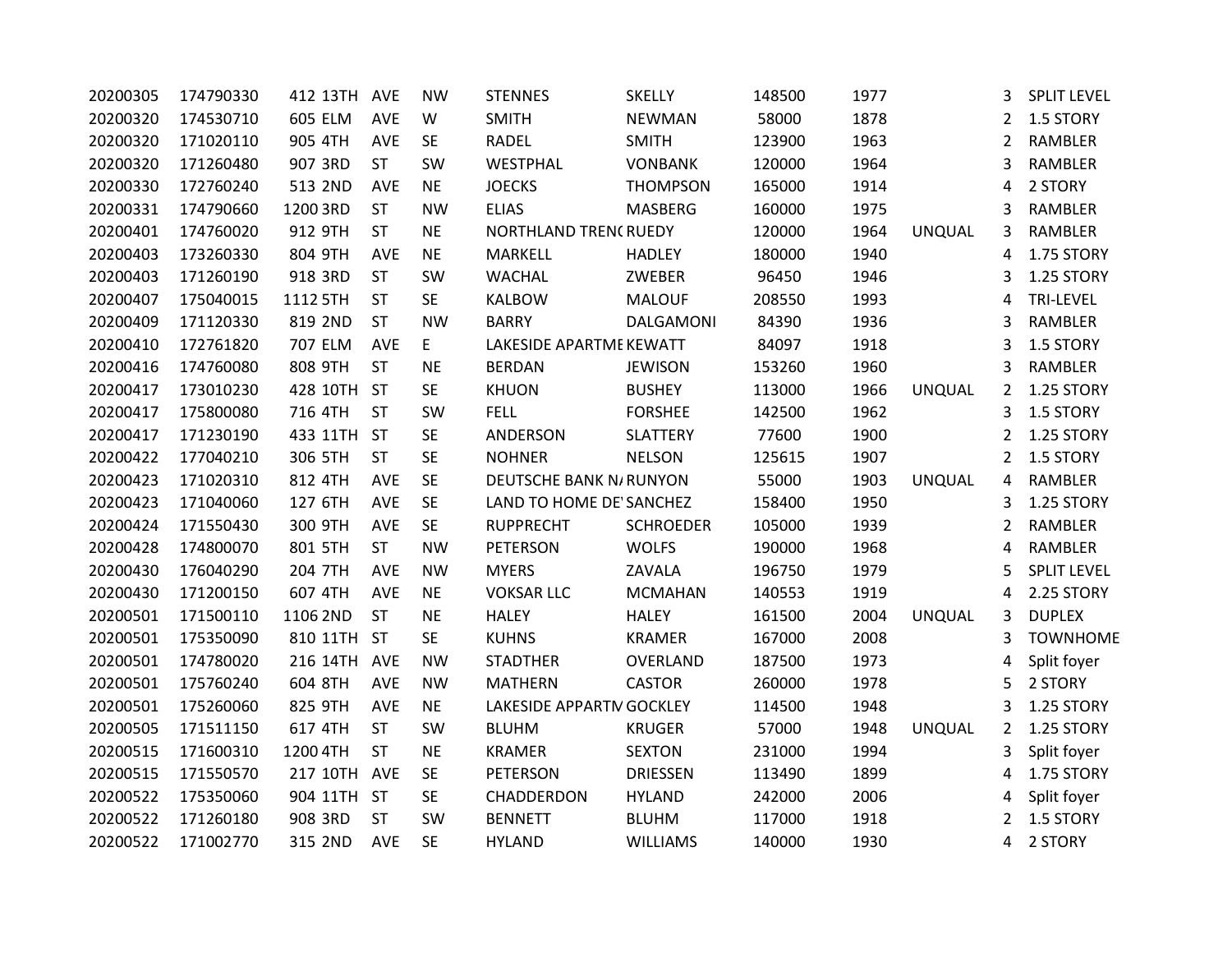| 20200522 | 173761080 | 405 4TH      | <b>AVE</b> | <b>NE</b> | <b>WATTS</b>               | <b>REYNOLDS</b>     | 127070 | 1948 |               | 5 | 1.5 STORY        |
|----------|-----------|--------------|------------|-----------|----------------------------|---------------------|--------|------|---------------|---|------------------|
| 20200522 | 170180105 | 718 5TH      | <b>ST</b>  | SW        | <b>KAISER</b>              | <b>HAESKA</b>       | 133860 | 1954 |               | 3 | RAMBLER          |
| 20200528 | 174270240 | 206 11TH     | <b>ST</b>  | <b>SE</b> | <b>WELLS FARGO</b>         | <b>SALINAS</b>      | 105000 | 1942 | <b>UNQUAL</b> | 3 | RAMBLER          |
| 20200529 | 173761250 | 408 6TH      | <b>AVE</b> | <b>NE</b> | <b>COSENS</b>              | <b>HANSEN</b>       | 192000 | 1956 |               | 3 | RAMBLER          |
| 20200529 | 174800490 | 404 8TH      | <b>AVE</b> | <b>NW</b> | <b>NELSON</b>              | <b>NELSON</b>       | 150350 | 1971 |               | 4 | RAMBLER          |
| 20200601 | 171550950 | 508 9TH      | <b>AVE</b> | <b>SE</b> | <b>BRUEGGER</b>            | <b>VOLLMER</b>      | 134900 | 1900 |               | 3 | 1.5 STORY        |
| 20200601 | 174260330 | 909 2ND      | <b>AVE</b> | <b>NE</b> | PRIEBE                     | ABU-SHANAB          | 160000 | 1960 |               | 3 | RAMBLER          |
| 20200604 | 171260320 | 917 4TH      | <b>ST</b>  | SW        | CITIMORTGAGE I             | WAUGH               | 98000  | 1954 | <b>UNQUAL</b> | 3 | RAMBLER          |
| 20200604 | 175260100 | 812 10TH     | <b>AVE</b> | <b>NE</b> | <b>KRAUSE</b>              | <b>SCHOAF</b>       | 123100 | 1974 |               | 2 | RAMBLER          |
| 20200605 | 172760470 | 200 6TH      | <b>ST</b>  | <b>SE</b> | ANDERSN                    | <b>HOISETH</b>      | 137000 | 1917 |               | 4 | 1.75 STORY       |
| 20200611 | 172761260 | 604 3RD      | AVE        | <b>NE</b> | <b>FAGER</b>               | VOEGELE             | 120000 | 1914 |               | 4 | 1.75 STORY       |
| 20200612 | 171630010 | 301 13TH     | <b>AVE</b> | <b>NE</b> | <b>ROOTHRAN</b>            | <b>STANEART</b>     | 159900 | 2003 |               | 2 | <b>TWIN HOME</b> |
| 20200612 | 171070070 | 224 7TH      | <b>AVE</b> | <b>SE</b> | <b>JOHNSON</b>             | <b>BRAYBROOK LI</b> | 80000  | 1950 |               | 5 | 1.25 STORY       |
| 20200612 | 171551150 | 1001 5TH     | <b>ST</b>  | <b>SE</b> | <b>SOMMERS</b>             | <b>VONBANK</b>      | 123007 | 1958 |               | 3 | RAMBLER          |
| 20200615 | 173760980 | 427 4TH      | <b>ST</b>  | <b>NE</b> | <b>NELSON</b>              | <b>NELSON</b>       | 43000  | 1925 | <b>UNQUAL</b> | 1 | RAMBLER          |
| 20200615 | 171170270 | 700 8TH      | <b>AVE</b> | <b>NE</b> | <b>DOBBERSTEIN</b>         | <b>NELSON</b>       | 168000 | 1948 |               | 3 | 1.5 STORY        |
| 20200617 | 171070150 | 400 7TH      | <b>AVE</b> | <b>SE</b> | <b>JOHNSON</b>             | MEIER               | 117000 | 1959 | <b>UNQUAL</b> | 3 | RAMBLER          |
| 20200618 | 174760320 | 901 CLEAR DR |            |           | <b>C&amp;A RENTALS LLC</b> | <b>FOX</b>          | 296000 | 1957 | <b>UNQUAL</b> | 4 | 2 STORY          |
| 20200618 | 174830890 | 520 17TH AVE |            | <b>NE</b> | <b>HENN</b>                | <b>HANSEN</b>       | 186000 | 1978 |               | 4 | RAMBLER          |
| 20200619 | 174830860 | 608 17TH     | <b>AVE</b> | <b>NE</b> | <b>BUSH</b>                | <b>TREVINO</b>      | 138500 | 1978 |               | 3 | RAMBLER          |
| 20200626 | 172761500 | 304 6TH      | <b>ST</b>  | <b>NE</b> | TIMMERMAN                  | YACKLY              | 150769 | 1956 |               | 4 | 1.25 STORY       |
| 20200626 | 174760110 | 805 10TH ST  |            | <b>NE</b> | <b>MEYER</b>               | <b>BIEDERMAN</b>    | 159580 | 1957 |               | 3 | RAMBLER          |
| 20200630 | 174270120 | 901 3RD      | <b>AVE</b> | <b>SE</b> | <b>ULFERTS</b>             | WALLACE             | 120000 | 1916 |               | 4 | 2.25 STORY       |
| 20200701 | 174750040 | 500 11TH     | AVE        | <b>NW</b> | <b>SEXTON</b>              | <b>BERGDALE</b>     | 335000 | 2004 |               | 3 | RAMBLER          |
| 20200702 | 174830850 | 700 17TH     | <b>AVE</b> | <b>NE</b> | <b>NUSBAUM</b>             | <b>STILES</b>       | 185000 | 1978 |               | 4 | Split foyer      |
| 20200709 | 172760935 | 618 3RD      | <b>AVE</b> | <b>SE</b> | <b>KARST</b>               | WELLER              | 83420  | 1949 |               | 1 | <b>RAMBLER</b>   |
| 20200710 | 172160010 | 305 12TH     | <b>AVE</b> | <b>NW</b> | <b>HAERR</b>               | <b>GUTIERREZ</b>    | 125875 | 1975 |               | 2 | <b>TWIN HOME</b> |
| 20200710 | 172030030 | 704 4TH      | <b>ST</b>  | <b>NE</b> | MANZELLI                   | <b>JOHNSON</b>      | 110000 | 1947 |               | 2 | 1.5 STORY        |
| 20200710 | 173761260 | 412 6TH      | <b>AVE</b> | <b>NE</b> | <b>NELSON</b>              | ANDERSON            | 175900 | 1951 |               | 3 | RAMBLER          |
| 20200710 | 175780040 | 507 7TH      | <b>AVE</b> | SW        | CUNNINGHAM                 | <b>DAVIS</b>        | 135000 | 1953 |               | 3 | 1.25 STORY       |
| 20200713 | 171511160 | 613 4TH      | <b>ST</b>  | SW        | <b>TATE</b>                | ACKERMAN            | 57900  | 1948 |               | 3 | 1.25 STORY       |
| 20200715 | 175770010 | 600 4TH      | <b>ST</b>  | SW        | <b>DEATLEY</b>             | <b>BELOW</b>        | 140100 | 1920 |               | 4 | RAMBLER          |
| 20200715 | 176070260 | 605 12TH     | AVE        | <b>SE</b> | <b>BLOEMKE</b>             | LEWER               | 165000 | 1966 |               | 3 | RAMBLER          |
| 20200716 | 177100090 | 501 14TH ST  |            | <b>NW</b> | <b>KAHNKE</b>              | <b>LINDER</b>       | 203900 | 2006 |               | 3 | Split foyer      |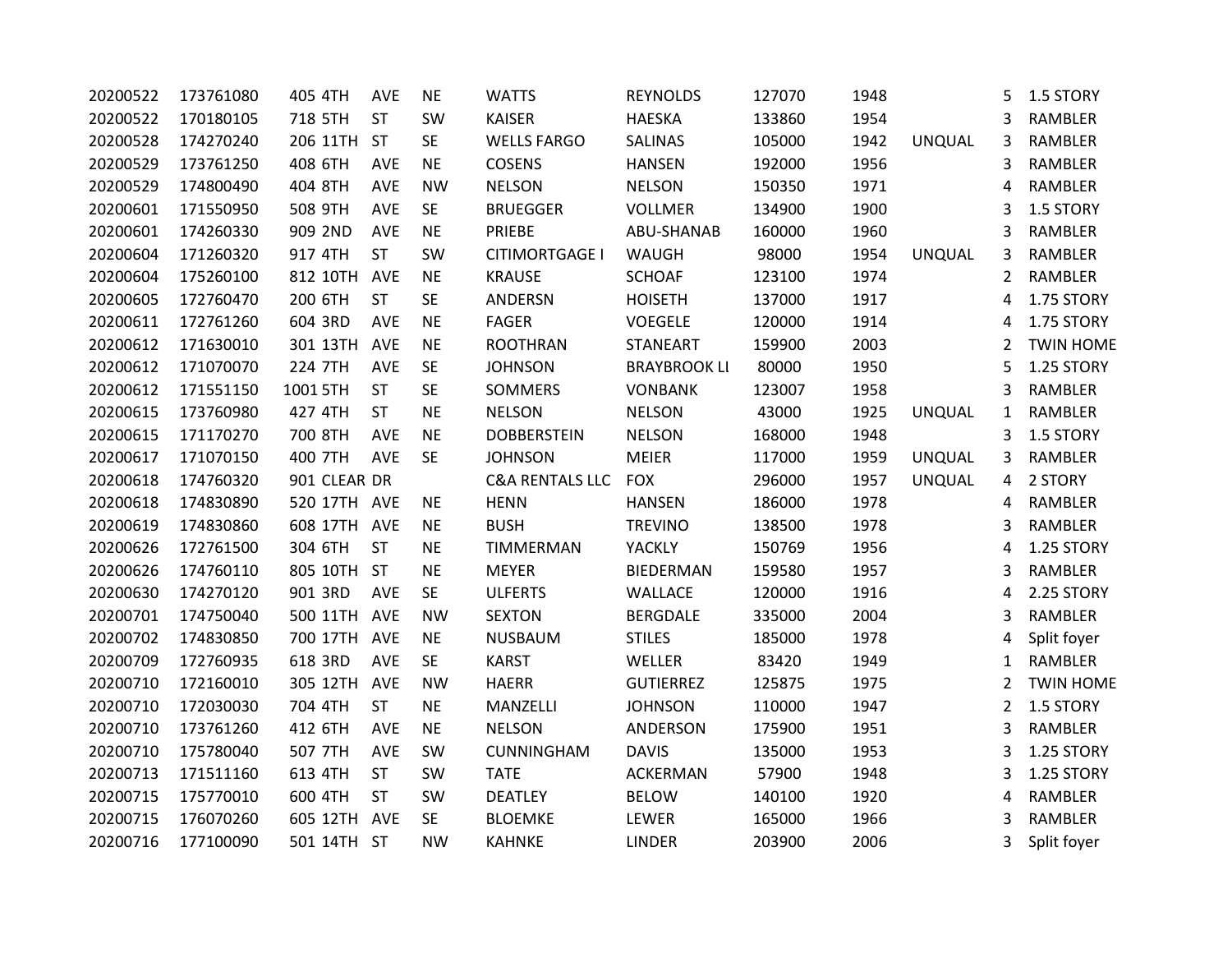| 20200716 | 173780190 | 611 3RD  | <b>ST</b>  | <b>NE</b> | LARSON                 | <b>SMITH</b>      | 106161 | 1919 | 3              | 1.75 STORY         |
|----------|-----------|----------|------------|-----------|------------------------|-------------------|--------|------|----------------|--------------------|
| 20200717 | 171550580 | 221 10TH | AVE        | <b>SE</b> | <b>HANSEN</b>          | WINEGAR           | 127500 | 1965 | 3              | RAMBLER            |
| 20200728 | 171270070 | 107 9TH  | AVE        | <b>SE</b> | <b>OLSON</b>           | <b>KRAMPITZ</b>   | 111000 | 1952 | 2              | RAMBLER            |
| 20200730 | 174830950 | 412 17TH | AVE        | <b>NE</b> | <b>CORDS</b>           | <b>BATTENFELD</b> | 173000 | 1978 | 3              | <b>SPLIT LEVEL</b> |
| 20200731 | 175760090 | 609 10TH | AVE        | <b>NW</b> | <b>EWEST</b>           | <b>GILSON</b>     | 203400 | 1990 | 3              | 2 STORY            |
| 20200803 | 171200010 | 707 4TH  | AVE        | <b>NE</b> | <b>JOHNSON</b>         | <b>DITLEVSON</b>  | 128000 | 1950 | $\overline{2}$ | RAMBLER            |
| 20200804 | 171070190 | 704 5TH  | <b>ST</b>  | SE        | PETTET                 | LANTSBERGER       | 94940  | 1920 | 2              | 1.25 STORY         |
| 20200805 | 171020320 | 808 4TH  | AVE        | <b>SE</b> | FARROW-MANTHEY RUSSELL |                   | 157000 | 1956 | 3              | <b>RAMBLER</b>     |
| 20200807 | 176040220 | 312 9TH  | <b>AVE</b> | <b>NW</b> | <b>EBERTOWSKI</b>      | MORAREND          | 125000 | 1985 | 2              | Split foyer        |
| 20200807 | 171510340 | 308 2ND  | AVE        | <b>SE</b> | PEREZ-MARTINEZ         | <b>HILL</b>       | 120000 | 1878 | 4              | 2 STORY            |
| 20200810 | 173761050 | 500 3RD  | <b>ST</b>  | <b>NE</b> | <b>MILLER</b>          | <b>HANDT</b>      | 130002 | 1963 | 3              | RAMBLER            |
| 20200810 | 175050025 | 532 6TH  | AVE        | <b>SE</b> | SKOGLUND               | <b>JOHNSON</b>    | 208000 | 2006 | 3              | RAMBLER            |
| 20200812 | 173760530 | 211 4TH  | <b>AVE</b> | <b>NE</b> | <b>CLAYTON</b>         | <b>BUZZARD</b>    | 130900 | 1888 | 4              | 2 STORY            |
| 20200812 | 171120420 | 705 2ND  | <b>ST</b>  | <b>NW</b> | <b>LYNCH</b>           | <b>CLAYTON</b>    | 155000 | 1938 | 3              | 1.25 STORY         |
| 20200813 | 176080020 | 704 8TH  | <b>ST</b>  | <b>SE</b> | <b>GILSON</b>          | <b>RYAN</b>       | 169900 | 1918 | 3              | 1.75 STORY         |
| 20200814 | 175790210 | 523 7TH  | <b>ST</b>  | SW        | FOGAL                  | <b>GILMORE</b>    | 149095 | 1983 | $\overline{2}$ | Split foyer        |
| 20200814 | 171550420 | 230 9TH  | AVE        | <b>SE</b> | <b>BULFER</b>          | <b>SMITH</b>      | 143500 | 1939 | 3              | 1.25 STORY         |
| 20200814 | 173780270 | 116 7TH  | AVE        | <b>NE</b> | ABERLE                 | <b>HACKET</b>     | 170750 | 1959 | 4              | 1.25 STORY         |
| 20200814 | 176070970 | 1316 8TH | <b>ST</b>  | <b>SE</b> | <b>GLEASON</b>         | <b>FOGAL</b>      | 222500 | 1968 | 4              | RAMBLER            |
| 20200817 | 176040080 | 305 8TH  | AVE        | <b>NW</b> | <b>SMITH</b>           | RINEHART          | 134500 | 1980 | 3              | Split foyer        |
| 20200820 | 171002330 | 309 3RD  | AVE        | <b>NE</b> | HERFINDAHL             | LOVEJOY           | 108640 | 1880 | 4              | 1.5 STORY          |
| 20200826 | 171511510 | 207 7TH  | AVE        | SW        | <b>BOLDUAN</b>         | <b>WENDT</b>      | 170000 | 1952 | 3              | 1.75 STORY         |
| 20200827 | 171020430 | 808 5TH  | <b>AVE</b> | SE        | <b>NELSON</b>          | PAULSON           | 228520 | 1953 | 3              | RAMBLER            |
| 20200828 | 171160160 | 809 7TH  | <b>ST</b>  | <b>NW</b> | <b>WATJE</b>           | <b>NESBIT</b>     | 164900 | 1976 | 3              | <b>RAMBLER</b>     |
| 20200831 | 172510070 | 708 9TH  | AVE        | <b>SE</b> | <b>NELSON</b>          | <b>NELSON</b>     | 146000 | 1956 | 2              | <b>RAMBLER</b>     |
| 20200831 | 174830710 | 409 16TH | AVE        | <b>NE</b> | <b>RUGRODEB</b>        | STENSLAND         | 165000 | 1977 | 2              | RAMBLER            |
| 20200903 | 176070520 | 605 13TH | AVE        | <b>SE</b> | <b>FRIDAY</b>          | <b>CURTIS</b>     | 179900 | 1972 | 3              | RAMBLER            |
| 20200904 | 173761090 | 409 4TH  | AVE        | <b>NE</b> | DTRE, LLC              | <b>MADSEN</b>     | 120000 | 1915 | 8              | 2.25 STORY         |
| 20200904 | 176270150 | 211 3RD  | AVE        | <b>NE</b> | <b>DEPPE</b>           | <b>BROOKS</b>     | 56900  | 1912 | 4              | 2 STORY            |
| 20200904 | 172761960 | 711 3RD  | AVE        | <b>SE</b> | LAU                    | <b>BENTON</b>     | 136000 | 1887 | 4              | 1.5 STORY          |
| 20200904 | 174790580 | 1217 3RD | <b>ST</b>  | <b>NW</b> | ZIMMERMAN              | CRAMERER          | 154960 | 1977 | 3              | <b>RAMBLER</b>     |
| 20200904 | 175900330 | 819 6TH  | <b>ST</b>  | SW        | <b>JACOBS</b>          | <b>STRAND</b>     | 132247 | 1956 | $\overline{2}$ | <b>RAMBLER</b>     |
| 20200915 | 174830280 | 1424 4TH | <b>CIR</b> | <b>NE</b> | <b>CHRIST</b>          | <b>JOHNSON</b>    | 222500 | 1978 | 2              | RAMBLER            |
| 20200917 | 171610300 | 1405 6TH | <b>ST</b>  | <b>NE</b> | SAMPSON                | LUHMANN           | 345000 | 1996 | 4              | 2 STORY            |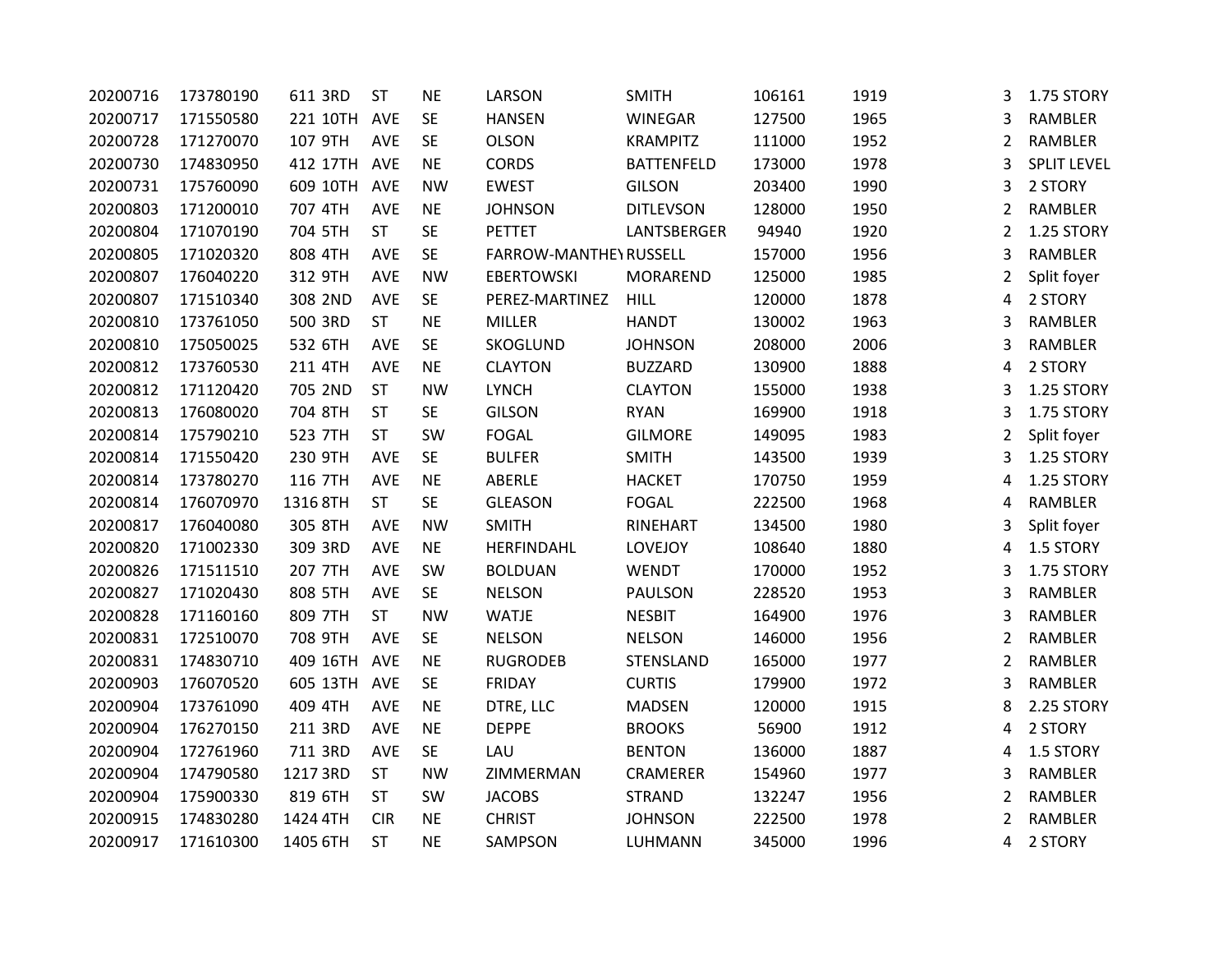| 20200918 | 171260200 | 916 3RD       | <b>ST</b>  | SW           | <b>SCHMIDT</b>         | <b>BORN</b>      | 50000  | 1948 | <b>UNQUAL</b> | 3              | 1.25 STORY         |
|----------|-----------|---------------|------------|--------------|------------------------|------------------|--------|------|---------------|----------------|--------------------|
| 20200918 | 174790180 | 413 13TH      | <b>AVE</b> | <b>NW</b>    | <b>MILLER</b>          | PRIEBE           | 165500 | 1977 |               | 5              | Split foyer        |
| 20200918 | 171120450 | 721 2ND       | <b>ST</b>  | <b>NW</b>    | <b>MYERS</b>           | MCDONNELL        | 134900 | 1940 |               | 4              | 1.5 STORY          |
| 20200923 | 176010060 | 604 10TH      | <b>AVE</b> | <b>SE</b>    | <b>BARTELT</b>         | LEHRER           | 142500 | 1963 |               | 2              | RAMBLER            |
| 20200924 | 171070030 | 208 7TH       | <b>AVE</b> | <b>SE</b>    | <b>BEYER</b>           | <b>KARST</b>     | 70000  | 1954 | <b>UNQUAL</b> | 4              | 1.25 STORY         |
| 20200925 | 175280240 | 2405 24TH     | <b>CT</b>  | <b>NE</b>    | <b>PEHRSON</b>         | SAMUELS          | 340500 | 2002 |               | 4              | RAMBLER            |
| 20200928 | 177110030 | 1029 CLEAR DR |            |              | WINEGAR                | SAMPSON          | 604715 | 2006 | <b>UNQUAL</b> | $\overline{2}$ | RAMBLER            |
| 20200928 | 175760010 | 609 11TH AVE  |            | <b>NW</b>    | <b>FRANCIS</b>         | <b>GOODLAND</b>  | 230000 | 1995 |               | 4              | RAMBLER            |
| 20200929 | 176040160 | 313 9TH       | AVE        | <b>NW</b>    | HKS CONSTRUCTIOI HAYES |                  | 227900 | 1983 | <b>UNQUAL</b> | 2              | <b>SPLIT LEVEL</b> |
| 20200930 | 171520240 | 621 STATE ST  |            | $\mathsf{N}$ | <b>SECRETARY OF</b>    | <b>LEE</b>       | 85188  | 1918 | <b>UNQUAL</b> | 4              | 1.5 STORY          |
| 20201001 | 173770140 | 809 3RD       | <b>ST</b>  | <b>NE</b>    | <b>MITCHELL</b>        | WILLIAMSON       | 135000 | 1958 |               | 4              | 1.25 STORY         |
| 20201001 | 177040100 | 306 3RD       | <b>AVE</b> | <b>SE</b>    | <b>FOLIE</b>           | LAKESIDE APAI    | 80000  | 1905 |               | 2              | RAMBLER            |
| 20201002 | 172510130 | 709 10TH      | AVE        | <b>SE</b>    | <b>DODD</b>            | LAU              | 225000 | 1967 |               | 3              | Split foyer        |
| 20201002 | 171020100 | 908 3RD       | <b>AVE</b> | <b>SE</b>    | WENDLAND               | <b>BAKER</b>     | 170000 | 1917 |               | 3              | 2 STORY            |
| 20201002 | 174540090 | 511 4TH       | <b>AVE</b> | $\sf NE$     | <b>MILLER</b>          | <b>COOLEY</b>    | 70030  | 1920 |               | 0              | 1.5 STORY          |
| 20201002 | 171551030 | 505 10TH      | <b>AVE</b> | <b>SE</b>    | <b>BACKHAUS</b>        | <b>STOESZ</b>    | 145750 | 1955 |               | 3              | 1.25 STORY         |
| 20201002 | 174810290 | 713 10TH AVE  |            | <b>NW</b>    | RANDALL                | <b>RUSSELL</b>   | 150000 | 1968 |               | 3              | RAMBLER            |
| 20201014 | 172762170 | 712 4TH       | AVE        | <b>SE</b>    | LARSON                 | LARSON           | 25000  | 1887 | <b>UNQUAL</b> | 3              | RAMBLER            |
| 20201014 | 171140200 | 901 8TH       | AVE        | <b>NW</b>    | <b>JOHNSON</b>         | <b>WOLFF</b>     | 167500 | 1965 |               | 3              | RAMBLER            |
| 20201015 | 172760140 | 506 3RD       | <b>AVE</b> | <b>NE</b>    | <b>UDERMANN</b>        | <b>SCHULZ</b>    | 206000 | 1915 | <b>UNQUAL</b> | 3              | 1.75 STORY         |
| 20201015 | 171490020 | 206 11TH AVE  |            | <b>NE</b>    | LEEF                   | <b>DAHLE</b>     | 164000 | 2003 |               | 2              | <b>TWIN HOME</b>   |
| 20201023 | 175510270 | 412 PTARN CT  |            |              | AHLSCHLAGER            | <b>MATTSON</b>   | 274617 | 1988 |               | 2              | RAMBLER            |
| 20201029 | 175780080 | 610 5TH       | <b>ST</b>  | SW           | O'NEIL                 | <b>LISOWSKI</b>  | 135000 | 1948 |               | $\overline{2}$ | 1.25 STORY         |
| 20201030 | 172761490 | 601 3RD       | AVE        | <b>NE</b>    | <b>DOUGHERTY</b>       | PERCIVAL         | 163850 | 1918 |               | 5              | 2 STORY            |
| 20201030 | 172760060 | 525 3RD       | AVE        | <b>NE</b>    | <b>KELTNER</b>         | <b>MADSON</b>    | 165000 | 1882 |               | 3              | 1.75 STORY         |
| 20201030 | 173760930 | 414 3RD       | <b>ST</b>  | <b>NE</b>    | ABERLE                 | <b>DETTMER</b>   | 62000  | 1888 |               | 2              | 1.5 STORY          |
| 20201116 | 173760870 | 410 3RD       | <b>ST</b>  | <b>NE</b>    | <b>HACKER</b>          | <b>NEWMAN</b>    | 70000  | 1937 |               | 3              | 1.75 STORY         |
| 20201118 | 174520140 | 811 5TH       | AVE        | <b>NE</b>    | ERDMAN                 | <b>NEFF</b>      | 335500 | 1984 |               | 3              | 2 STORY            |
| 20201118 | 171550800 | 231 9TH       | <b>AVE</b> | <b>SE</b>    | <b>WOLFE</b>           | <b>HOFT</b>      | 144000 | 1962 |               | 3              | RAMBLER            |
| 20201118 | 172080070 | 1221 4TH      | <b>AVE</b> | <b>SE</b>    | <b>NEFF</b>            | LAWRENCE         | 187539 | 1964 |               | 3              | RAMBLER            |
| 20201119 | 171020330 | 403 8TH       | <b>ST</b>  | <b>SE</b>    | <b>SCHALWIG</b>        | <b>TRENHAILA</b> | 189000 | 1900 |               | 6              | 2 STORY            |
| 20201120 | 172760800 | 616 4TH       | <b>AVE</b> | <b>SE</b>    | <b>PREHN</b>           | <b>JOHNSON</b>   | 160000 | 1917 |               | 3              | 1.75 STORY         |
| 20201120 | 174260500 | 809 2ND       | <b>AVE</b> | <b>NE</b>    | <b>MOORE</b>           | <b>STRAHLE</b>   | 185000 | 1930 |               | 3              | RAMBLER            |
| 20201125 | 171140100 | 801 8TH       | <b>AVE</b> | <b>NW</b>    | <b>SOMERS</b>          | WESTPHAL         | 143600 | 1968 |               | 3              | RAMBLER            |